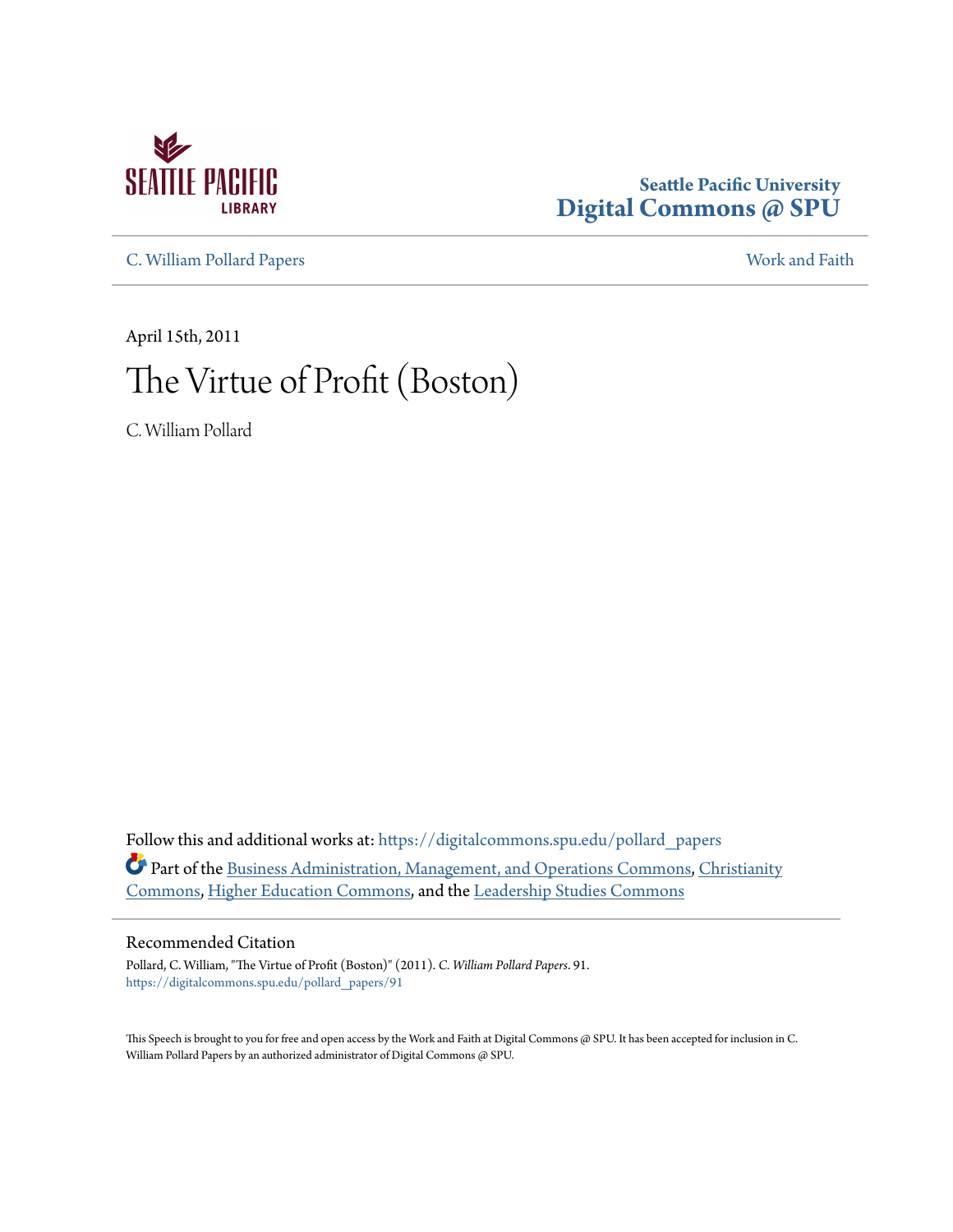### **Pastors Lunch Gordon-Conwell Theological Seminary Boston MA April 15, 2011**

# **"The Virtue of Profit"**

# **C. William Pollard**

In light of what has occurred in our economy over the last three years, many people have felt the real pain of loss in the value of assets; loss of income; and loss of jobs. At the same time, some of the financial firms that received "bail-out funds" from the government have made large profits and passed out large bonuses. There seems to be a certain unfairness or, some would say, injustice about this result.

So how should one think about profit? About the making of money? Is it a virtue or is it a vice? Is it something essential to our way of life? Or is it something we put up with as part of our free market system allowing the self interest of some to earn a profit in producing the needed goods and services for the whole?

Profit is usually defined in economic terms. It is that surplus or positive bottom line that results when revenue exceeds expenses. For the investor or shareholder, it occurs only when the bottom line exceeds the investor's cost of capital.

And so profit is often used as a measure of the effectiveness of a business firm. Profit is the engine that generates capital; the source for the creation of wealth. But its function is not limited to business. Without charitable contributions (the source of which is somebody first earning a profit) and other sources of revenue consistently exceeding expenses, the non-profit will not have the needed capital to do its mission and will soon realize that it is in the process of going financially bankrupt. The church will not be able to build the new sanctuary or support the pastoral staff.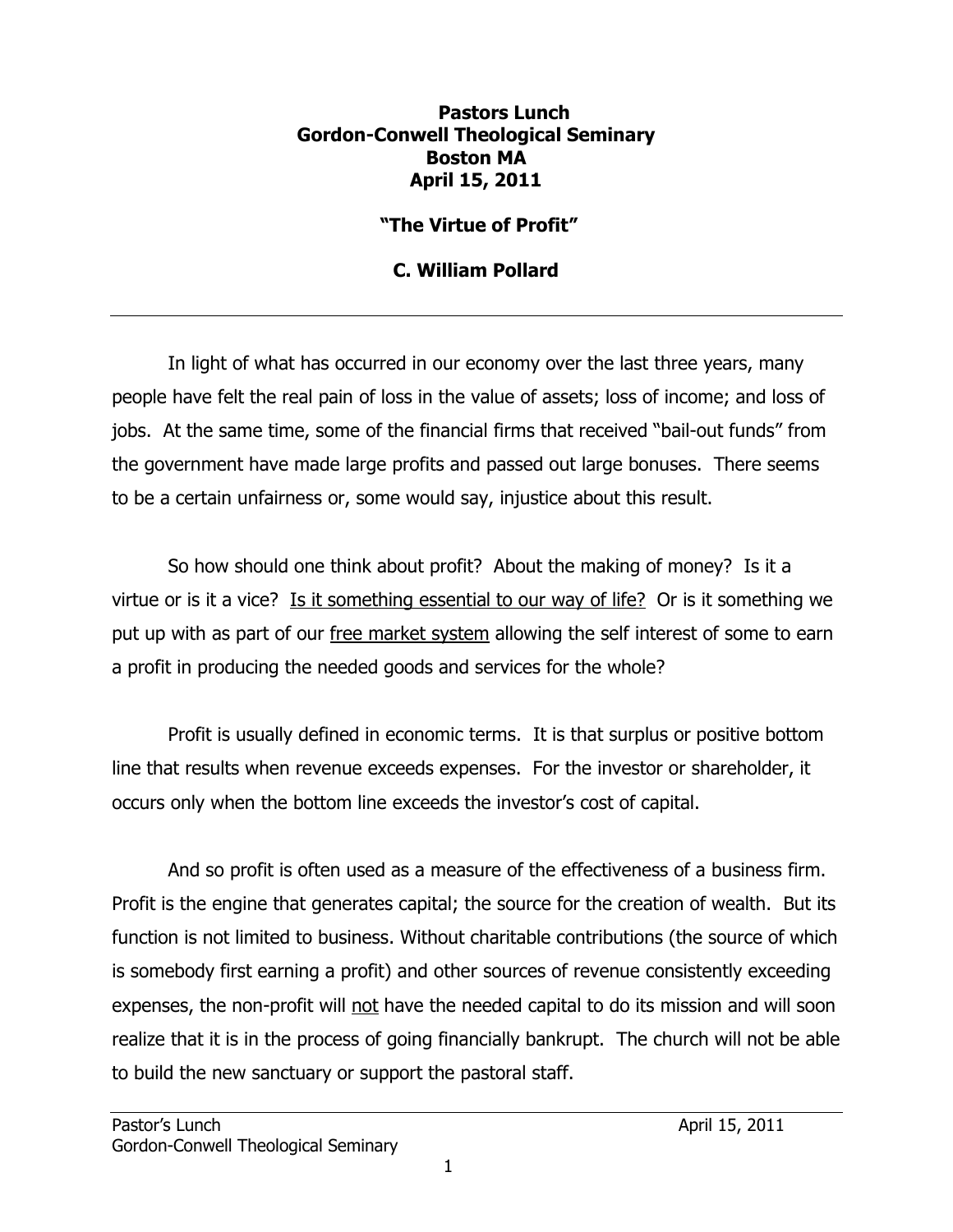The same principle is applicable for every family unit in our society. If expenses exceed income on a continuing basis, a day of reckoning is just around the corner. I would suggest that this principal also applies to government. There is an ultimate limit to the amount you can borrow to cover deficits. Witness the present dilemma facing the governments of Japan, Iceland, Ireland, Greece, Spain, and Portugal and what is fueling the current debates in the halls of Congress and in many of our state capitals.

So can we say that profit is good and virtuous?

Those who assume a zero sum world argue that profit benefits only a few at the expense of many. While we don't have to accept this argument, we do know that the making of money can become consuming, an addiction where enough is never enough. The Bible reminds us that the love of money is the root of all evil.

Jesus asked His followers "What will it profit a man if he gain the whole world, but lose his own soul?" He instructed his disciples not to lay up their treasures here on earth but in Heaven. "For where your treasure is there will your heart be also". He went on to say that "no one can serve two masters. For you cannot serve God and money".

These words of Jesus remind us that profit as an end goal of life and measured only in dollars and cents is an empty vessel and can result in the poverty of the soul. You can't take it with you. At the end of life, how much money, or as Tolstoy put it, how much "land" does a man need? Just enough for a six-foot grave.

So again I ask the question: Is profit a virtue or is it a vice? Is a business person who also seeks to follow God's ways caught in that dilemma of trying to serve two masters?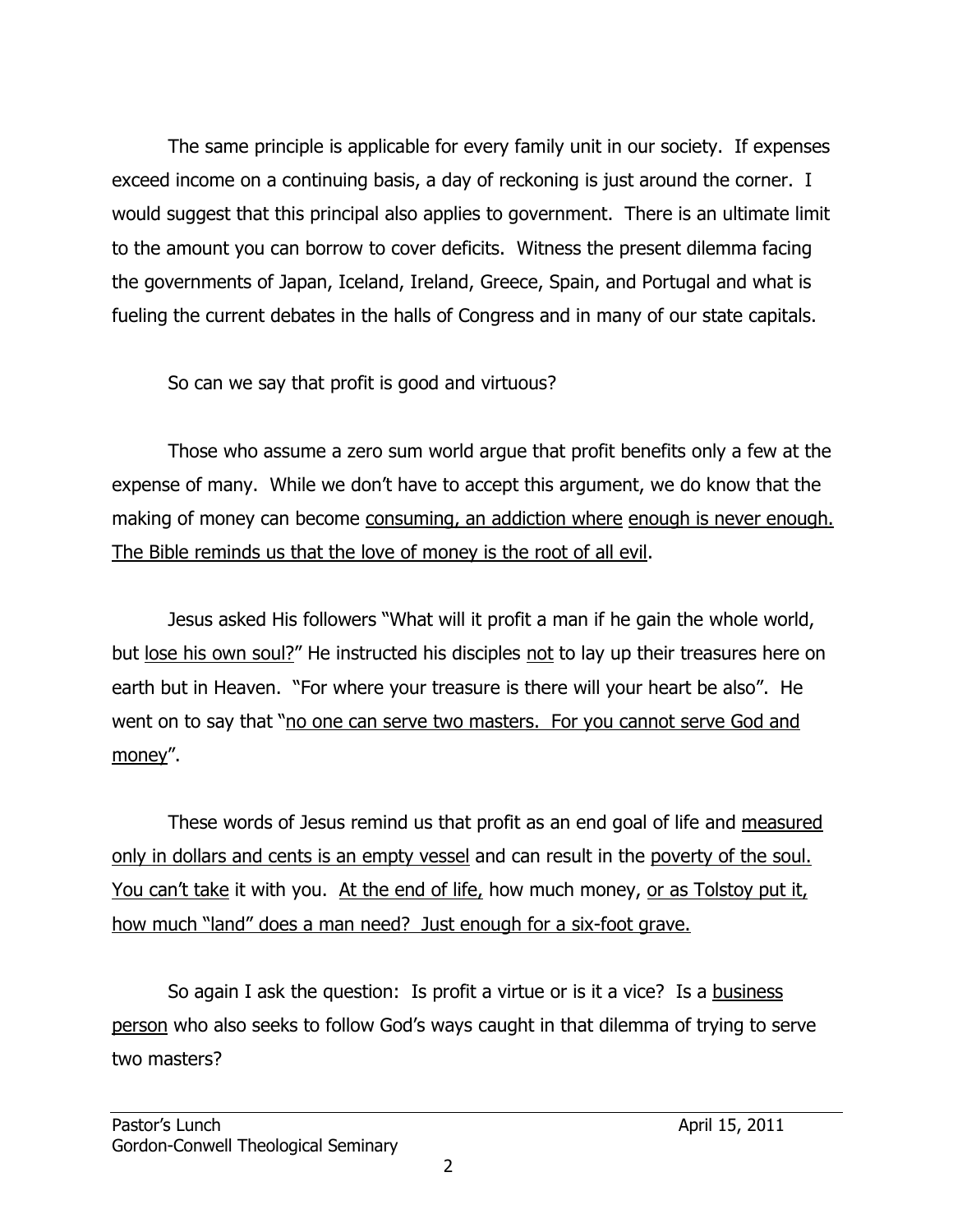What is there in common between God and profit?

At ServiceMaster, the business where I participated in the leadership over a twenty-five year period, we attempted to answer some of these questions. As I have now retired from my leadership responsibilities at the Company and look back, I can add up the numbers that show growth in profits, customers served, and a premium return for our shareholders.

While these figures are part of that normal business assessment of performance, the conclusion for me cannot be limited to these money or value creation measurements of profit.

I am a person of faith. I am a Christian, a follower of Jesus Christ. My faith, by its very nature, is a defined faith. Definition brings clarity and allows for order and a systematic way of thinking. It can however, also set boundary lines, determine limits of what is and what is not. It can be exclusive in shutting out those who do not believe the same way I do or fit my definition.

How then do I relate the claims of my faith with the demands of my work in a diverse and pluralistic marketplace? A marketplace focused on making profits and creating wealth. The common denominator between God and profit are the people I work with and the people with whom I must relate to be successful in business.

Can I live and share my faith in such a way that it can be examined and tested by my colleagues and fellow workers, and yes, even be embraced by some? Can the concept of "profit" be measured beyond the bottom line and include the growth and development of the people producing the results of the firm? Can a profitable return from ones leadership in business be measured in the changed lives of people?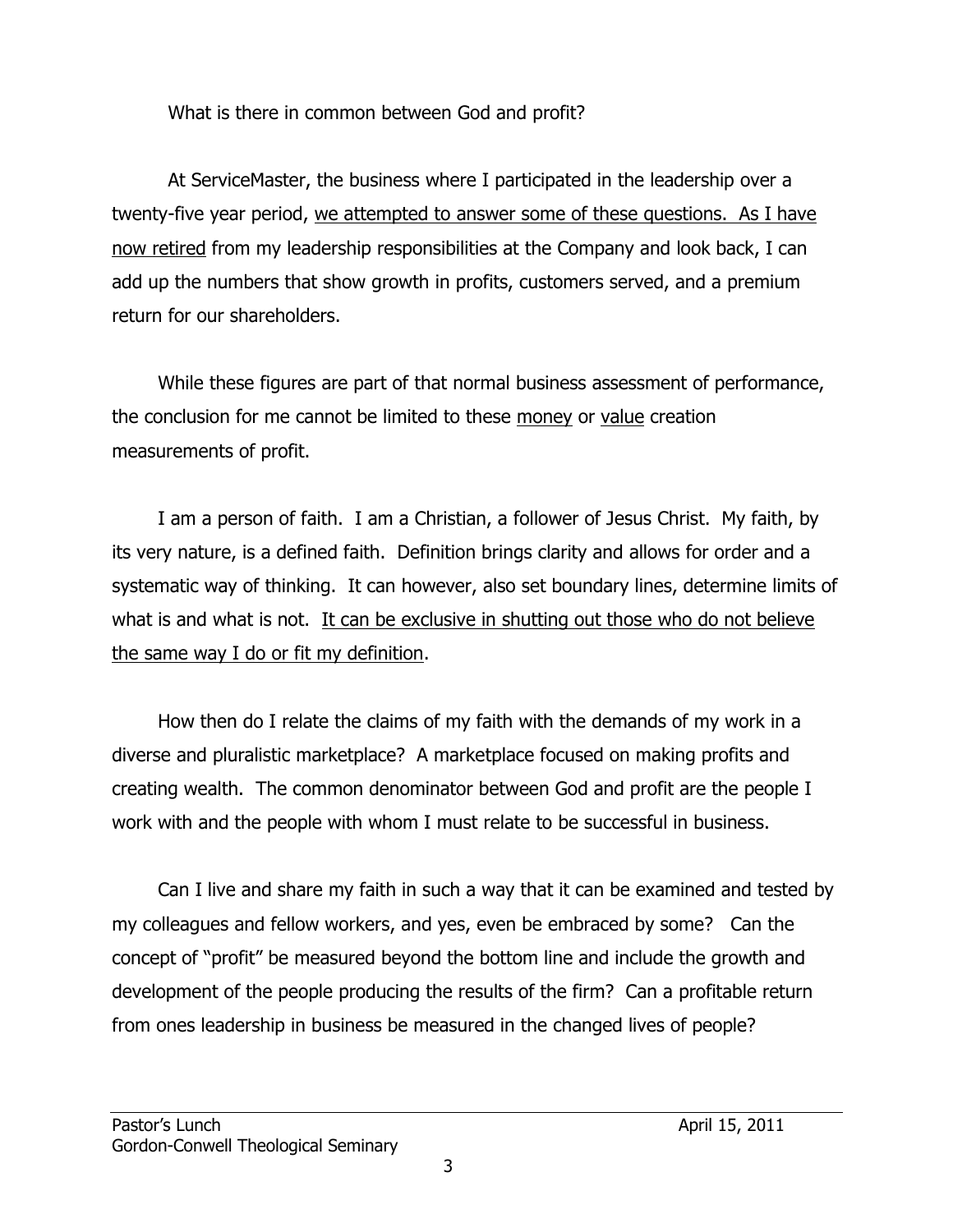As a business leader, I wanted to excel at generating a profitable bottom line and creating value for shareholders. If I didn't want to play by the rules, I didn't belong in the ball game.

But I also tried to encourage an environment where the workplace could be an open community where the question of a person's moral and spiritually development, the existence of God and how one related the claims of their faith with the demands of their work, were issues of discussion, debate and yes, even learning, and understanding. I considered the people of our firm as in fact, the soul of the firm.

Our corporate objectives at ServiceMaster were simply stated: To honor God in all we do, To help people develop, To pursue excellence, and To grow profitably. Those first two objectives were end goals. The second two were means goals. We did not use our first objective as a basis of exclusion. It was in fact, the reason for our promotion of diversity as we recognized that different people, with different beliefs were all part of the world that God so loved.

It did not mean that everything was done right. We experienced our share of mistakes. We sometimes failed and did things wrong. But because of a stated standard and a reason for that standard, we could not hide our mistakes.

Mistakes were regularly flushed out into the open for correction and in some cases for forgiveness. And leaders could not hide behind or protect themselves at the expense of those they were leading.

In a diverse and pluralistic society some did question whether the first objective To honor God belongs as part of a purpose statement of a business; or for that matter, in our case, of a public company. But regardless of your starting point, the principal that can be embraced by all is simply where it led us and that was to honor and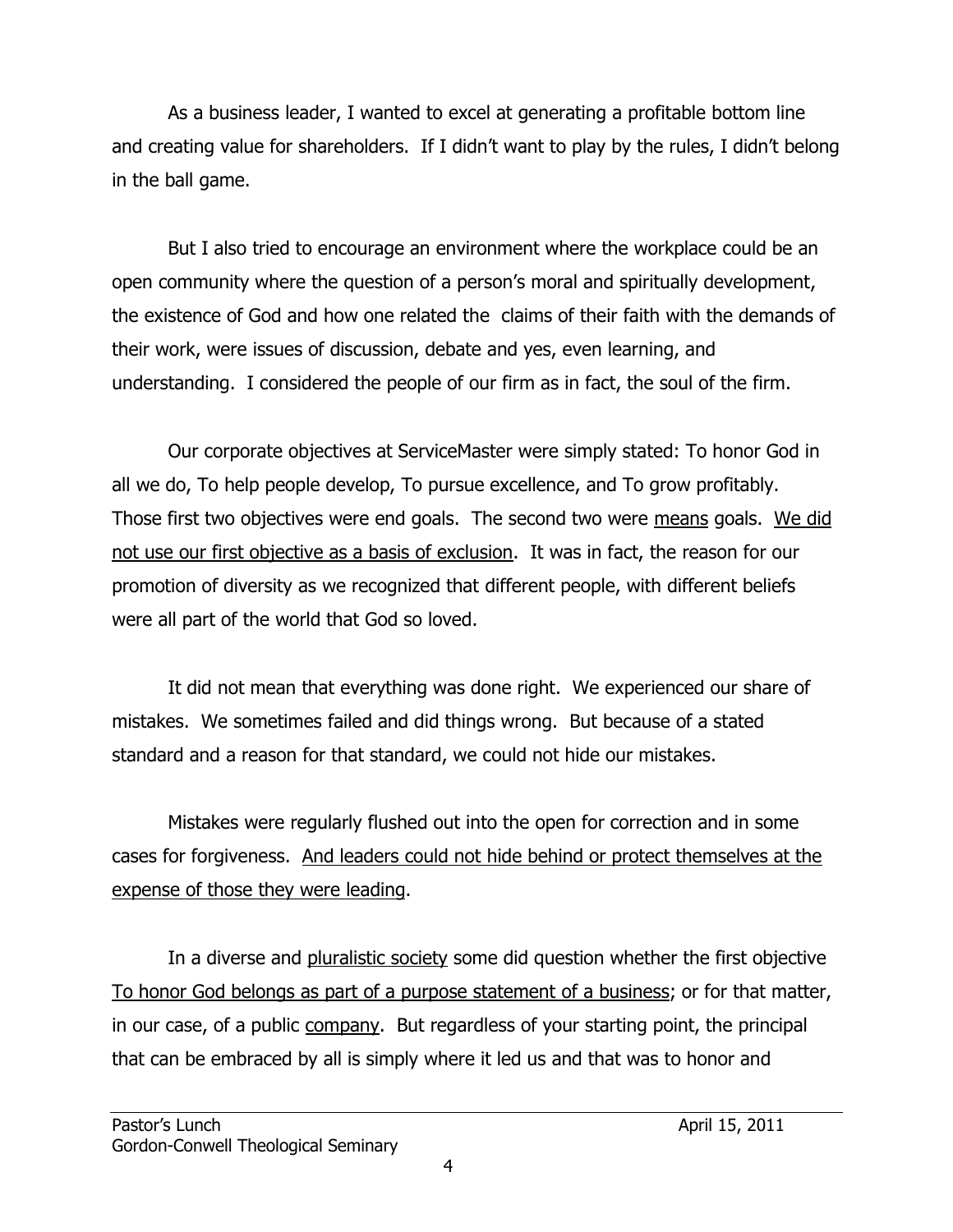recognize the dignity and worth of every person and our responsibility to be involved in not only what that person was doing in their work but also who they were becoming.

Those people who are producing profits, who are accomplishing the mission of the firm are also human. They have cares and concerns, emotions and feelings, beliefs and convictions. They have the potential to do good or evil, love or hate, contribute or detract, motivate or discourage.

An investment by leadership in the development of people can make a difference.

It requires, says Peter Drucker, the understanding of the human condition including the recognition that there is a spiritual dimension to our humanity. So it is about the process of developing not just financial capital but also human capital or as Robert Fogel, an economist from the University of Chicago, and a 1993 Nobel Prize Winner put it in his book *The Fourth Great Awakening*, the growing of spiritual assets.

There were many examples of profitable returns from investing in people that occurred during my ServiceMaster career. Let me share just one with you.

As part of expanding our business to China, I was asked to give a lecture to a group of business leaders and members of government in the Great Hall of the People, using the ServiceMaster model as my subject. In addition to sharing the principles of our business model, I also had the opportunity to talk about the mission and purpose of our firm and what the redemptive love of Jesus Christ meant to me in my personal and business life.

Several weeks after the event, I received a note from one of our Chinese employees who had been traveling with me as an interpreter. Here is what Shu Zhang said, "When I grew up in China, religions were forbidden and Mao's book became our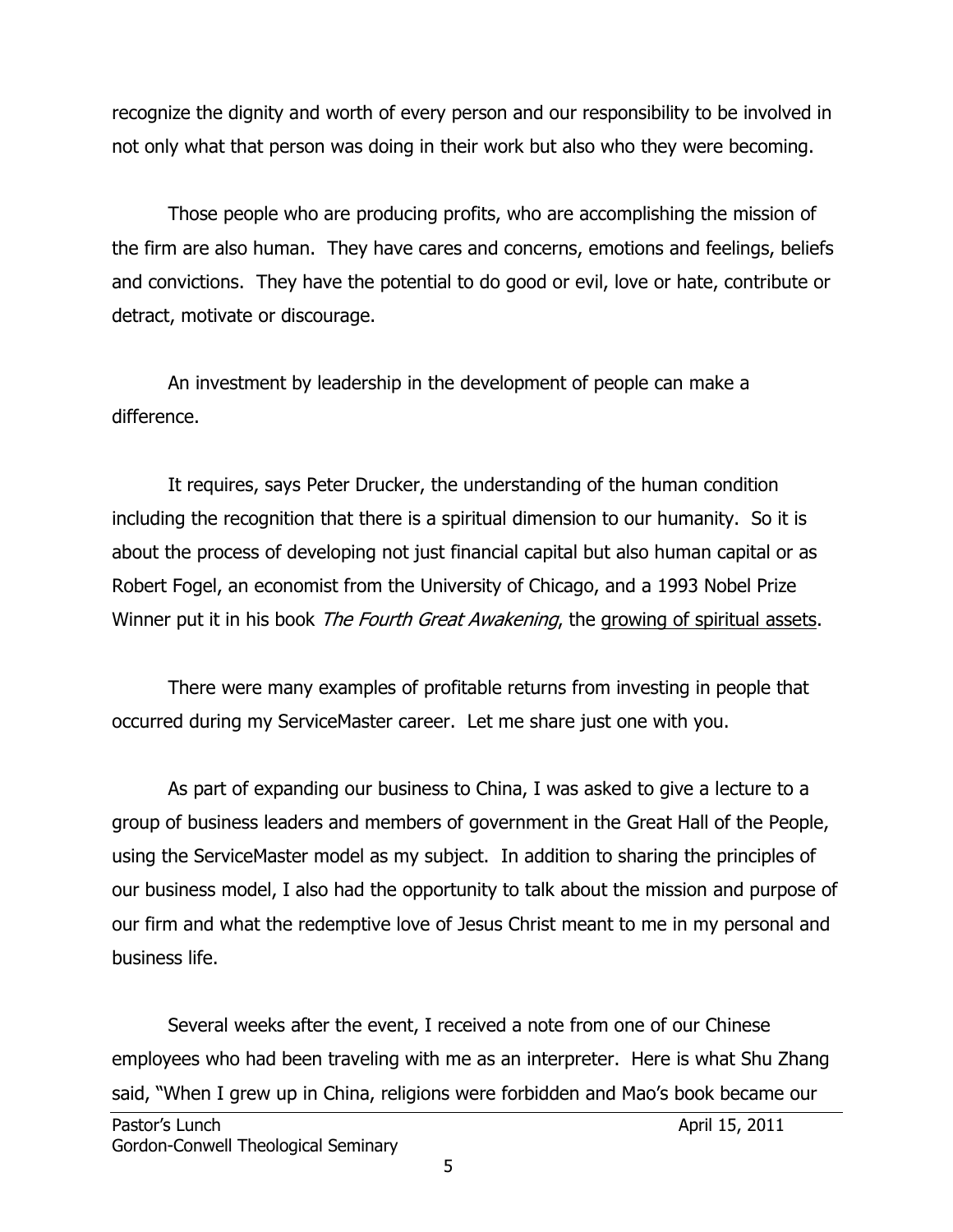Bible. When I was five or six years old I could recite Mao quotations and even use them to judge and lecture the kids in the neighborhood.

Mao said, "Serve the people. Leaders should be public servants." This coincides with some of ServiceMaster's moral standards. When I think deeply, I see the difference that makes one work so successfully and the other collapse fatally. It must be the starting point of ServiceMaster to honor God, and that every individual has been created in His image with dignity and worth.

ServiceMaster is designed to be a big, tall tree with strong roots which penetrates extensively to almost every corner of a person's daily life. It is still growing in mine. And I am still learning".

Shu was a thinking person. She was different but felt accepted and respected in her work environment. She was confronted with life choices that went beyond doing a job and earning a living; choices about who she was becoming and how she could relate to God.

Investments in people can be risky. Mistakes are often painful. Implicit in leadership is the power to make decisions that affect others. You can be right in your intent and decision, but wrong in how you use power to implement that decision. The mistakes I have made as a leader, that hurt the most, are those that have resulted in breached relationships with others. In seeking to achieve specific performance goals, I have at times pressed too hard for results without understanding the subjective factors of fear, insecurity, or risk of failure that were influencing substandard performance of the individuals involved. The pain of honestly facing your mistakes and seeking forgiveness is part of the learning process of investing in others, and yes, sometimes recouping your investment for a greater return.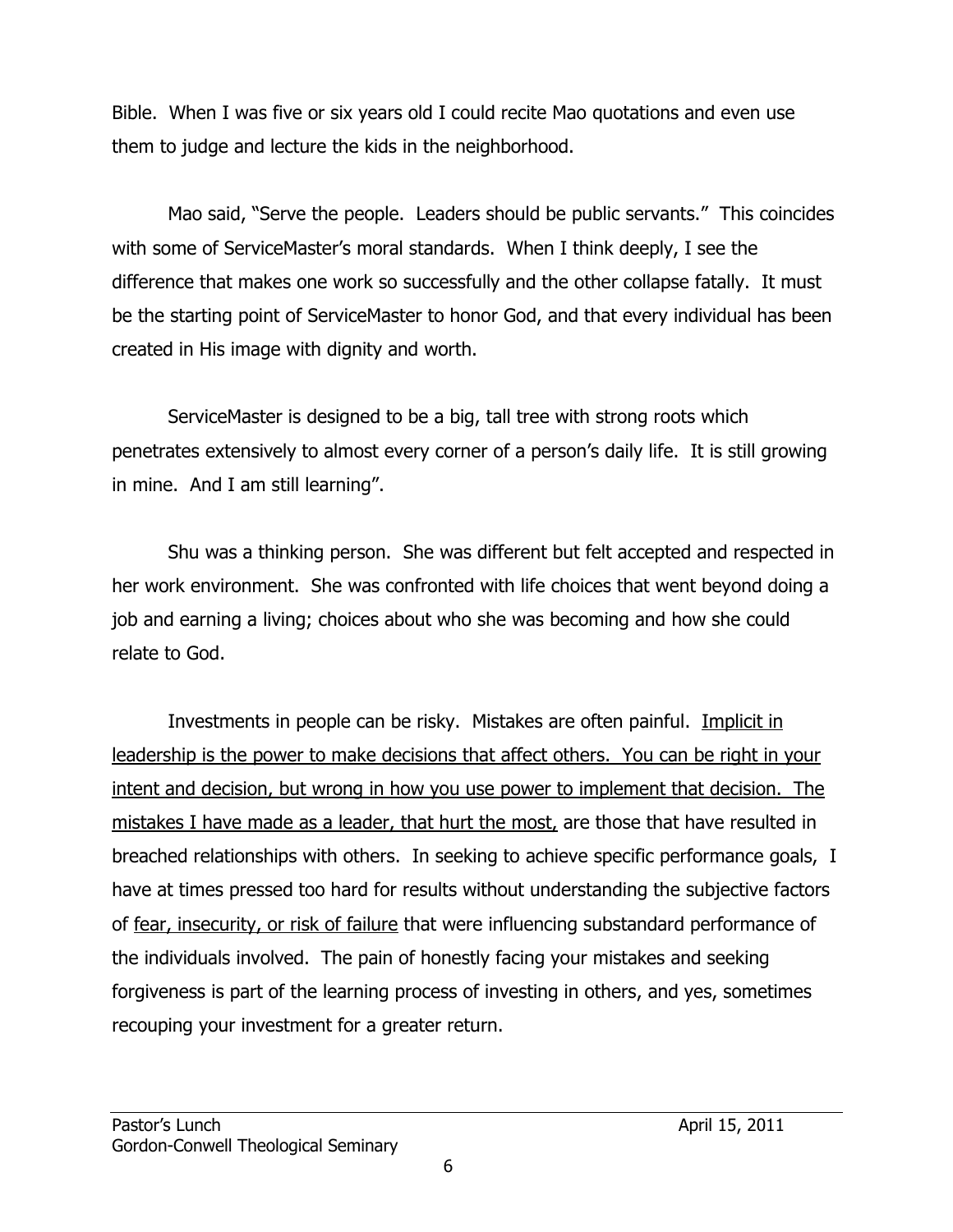The investment in people can far exceed what money can buy. And often you have that special joy of seeing your investment in a person multiplied in the lives of others and yes, there are those special times when you see a positive response to the redemptive work of our Lord Jesus Christ.

Profit measured in the changed lives of people was our life blood at ServiceMaster. As I retired from the leadership of the firm, we were involved in managing or employing over 200,000 people delivering one or more of our services to over 10 million customers in the U.S. and 45 countries.

The growth of our business and the growing investment in people, however, would not have been possible without the profit of a growing positive bottom line. This more traditional way of looking at profit provided the source of financial capital for the growth of our business, and a return to our shareholders. It was for us a measure of the effectiveness of our combined efforts  $-$  a virtue of accountability. It also was an essential means goal for supporting the implementation of our end goals of honoring God and developing people.

Noel Tichy, a professor at the University of Michigan Business School describes ServiceMaster in his book The Leadership Engine, as follows:

"For many people who don't know the folks at ServiceMaster, the stated value to honor God in all we do is troubling. Before we went to visit with them, one of my colleagues suggested that their religious orientation might make them unsuitable as models for more 'normal' organizations. But the truth is that…when you get to know the people who work at ServiceMaster, you quickly see that there are no traces of the ethereal, [other-worldliness] about them. They are serious business people firmly focused on winning. Profit [to them] is a means in God's world to be used and invested, not an end to be worshipped. [It] is a standard for determining the effectiveness of [their] combined efforts."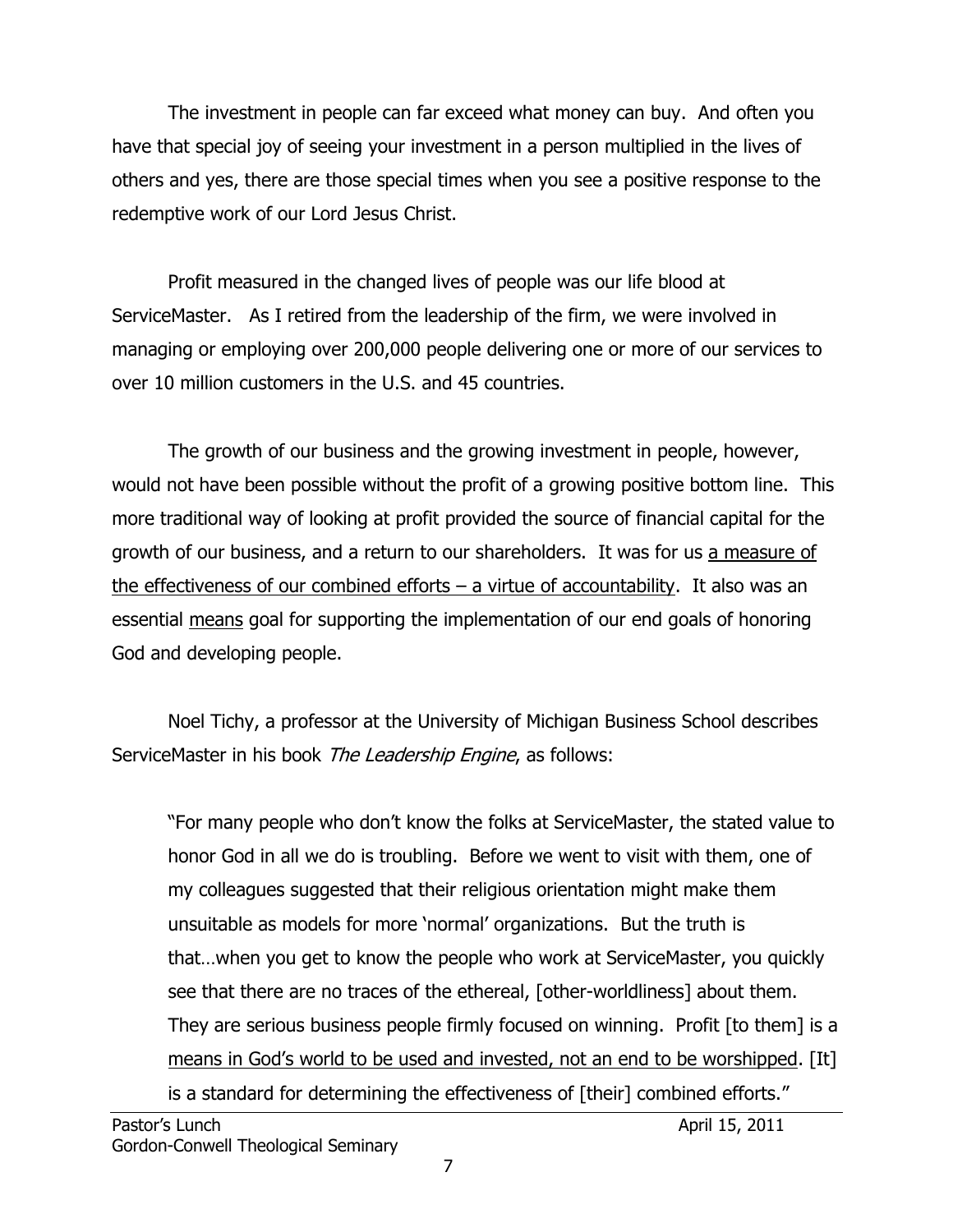So profit can be a virtue or a vice. It all depends upon how we use it. The reality is we can't live in this world and be productive without it.

It should be a reminder to all of us of the awesome responsibility we have to be good and faithful stewards of what we have and possess.

Psalm 24 makes it clear that God owns everything  $-$  the world and all who live in  $it$  – our life – our skills and talents and our financial resources. We hold all these "assets" of God in trust as stewards with the responsibility to invest them to further His purposes.

In the parable of the talents, Jesus reminds us that God expects a return or profit on what He has entrusted to us. You will recall that when the master returned, two of the stewards or servants had doubled the talents that had been entrusted to them. The third servant or steward did not invest the talent he had received but instead buried it so it would be safe and he could give it back to the master when he returned.

The master was angry with this servant  $-$  not because he had not doubled it  $$ but as the master said – "You did not even put it in the bank for interest" – or we could say today a "profit".

God does not entrust us with "time", talent, and treasures for us to simply give it back to Him – He wants more – He wants a profitable return.

 $\overline{\phantom{a}}$  It's not about giving Him a tithe (10%) of what He already owns.

 There is no room for waste or holding back for self – where our treasure is there will our heart be also.